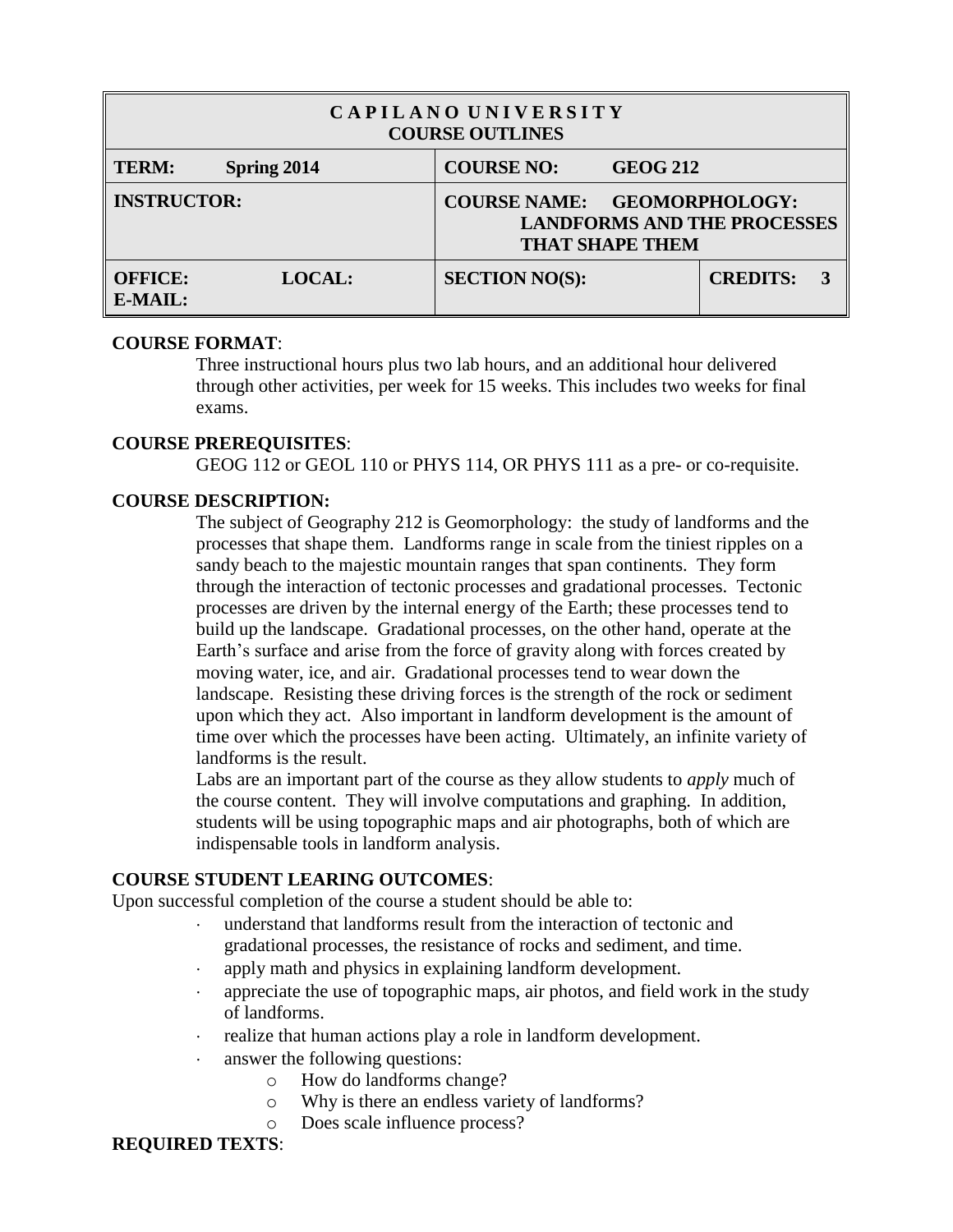Trenhaile, Alan S. Geomorphology - A Canadian Perspective. 4th ed. Canada: Oxford University Press, 2010.

# **COURSE CONTENT**:

| Week 1  | <b>Introduction to Geomorphology</b>                                                                                                                  |
|---------|-------------------------------------------------------------------------------------------------------------------------------------------------------|
|         | Chapter 1                                                                                                                                             |
| Week 2  | <b>Driving and Resisting Forces: Geomorphic Processes and</b><br><b>Materials</b>                                                                     |
|         | Chapter 2                                                                                                                                             |
| Week 3  | <b>Weathering of Rock: Physical, Chemical, and Biological</b>                                                                                         |
|         | Chapter 4, pp. 93 - 112                                                                                                                               |
| Week 4  | <b>Slope Processes: Overland Flow, Mass Movement, Slope</b><br><b>Profiles</b>                                                                        |
|         | Chapter 5                                                                                                                                             |
| Week 5  | <b>Stream Channel Processes: Stream Flow, Sediment Transport,</b><br><b>Erosion and Deposition in Streams</b>                                         |
|         | Chapter 10                                                                                                                                            |
|         | <b>QUIZ</b>                                                                                                                                           |
| Week 6  | <b>Stream Channel Processes, cont.</b>                                                                                                                |
|         | <b>Landforms Produced by Running Water: Channel Forms,</b><br><b>Channel Patterns, Floodplains, Terraces, Fans, Deltas</b>                            |
|         | Chapter 11                                                                                                                                            |
| Week 7  | <b>Landforms Produced by Running Water, cont.</b>                                                                                                     |
|         | <b>MIDTERM EXAM</b>                                                                                                                                   |
| Week 8  | <b>Glacial Processes: Mass Balance, Glacier Movement,</b><br><b>Glacial Erosion and Deposition</b>                                                    |
|         | Chapter 6                                                                                                                                             |
| Week 9  | <b>Glacial Sediments and Landforms: Till, Moraines,</b><br><b>Streamlined Features, Landforms created by Melt Water,</b><br><b>Erosional Features</b> |
|         | Chapter 7                                                                                                                                             |
| Week 10 | <b>Coastal Processes: Waves, Changes in Sea Level</b>                                                                                                 |
|         | Chapter 12                                                                                                                                            |
| Week 11 | <b>Coastal Landforms: Beaches, Sea Cliffs</b>                                                                                                         |
|         | Chapter 13                                                                                                                                            |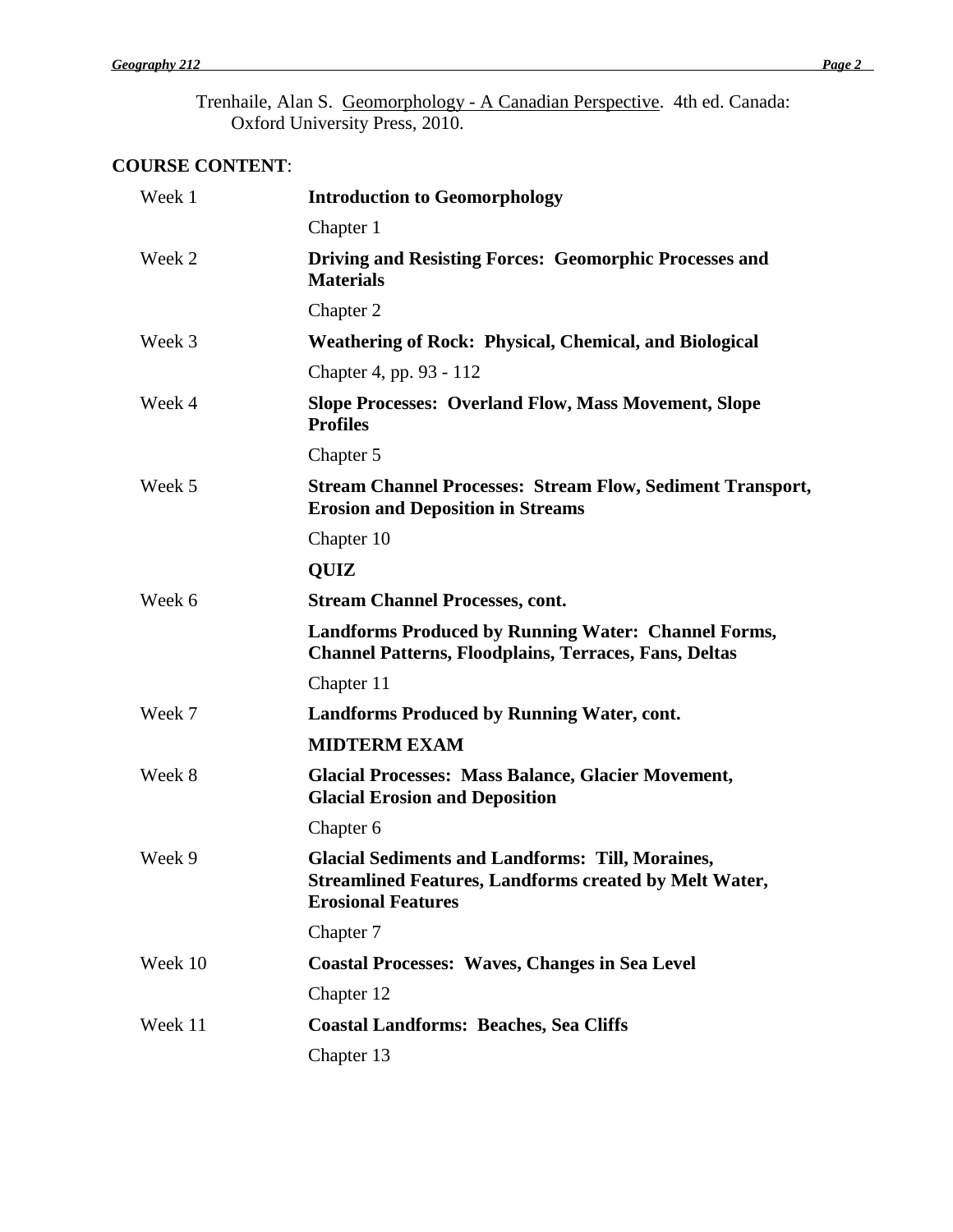#### **Course content** – continued

| Week 12      | <b>Aeolian Processes and Landforms</b>        |  |  |
|--------------|-----------------------------------------------|--|--|
|              | Chapter 15                                    |  |  |
| Week 13      | <b>Aeolian Processes and Landforms, cont.</b> |  |  |
| Week 14 - 15 | <b>FINAL EXAM PERIOD</b>                      |  |  |

## **EVALUATION PROFILE**:

| Quiz            | 10%  |
|-----------------|------|
| Labs            | 20%  |
| Term Assignment | 20%  |
| Midterm Exam    | 25%  |
| Final Exam      | 25%  |
|                 | 100% |

**The lab portion of this course includes the labs and the term assignment. A passing grade (50% or more) is required on the lab portion of the course for the student to obtain a passing grade for the entire course.**

## **GRADING PROFILE**:

| $A_+ = 90 - 100\%$ $B_+ = 77 - 79\%$ $C_+ = 67 - 69\%$ $D = 50 - 59\%$ |  |  |
|------------------------------------------------------------------------|--|--|
| $A = 85 - 89$ $B = 73 - 76$ $C = 63 - 66$ $F = 0$ $-49$                |  |  |
| $A = 80 - 84$ $B = 70 - 72$ $C = 60 - 62$                              |  |  |

## **OPERATIONAL DETAILS**:

*Capilano University has policies on Academic Appeals (including appeal of final grades), Student Conduct, Cheating and Plagiarism, Academic Probation and other educational issues. These and other policies are available on the University website.*

#### Office Hours:

TBA

## Fourth Hour:

Each student will meet with the instructor, individually and by appointment, to plan the student's term project.

Materials needed for class:

- pencil
- eraser
- a few coloured pencils
- 12"/30 cm ruler
- calculator

Attendance:

Regular attendance is highly recommended.